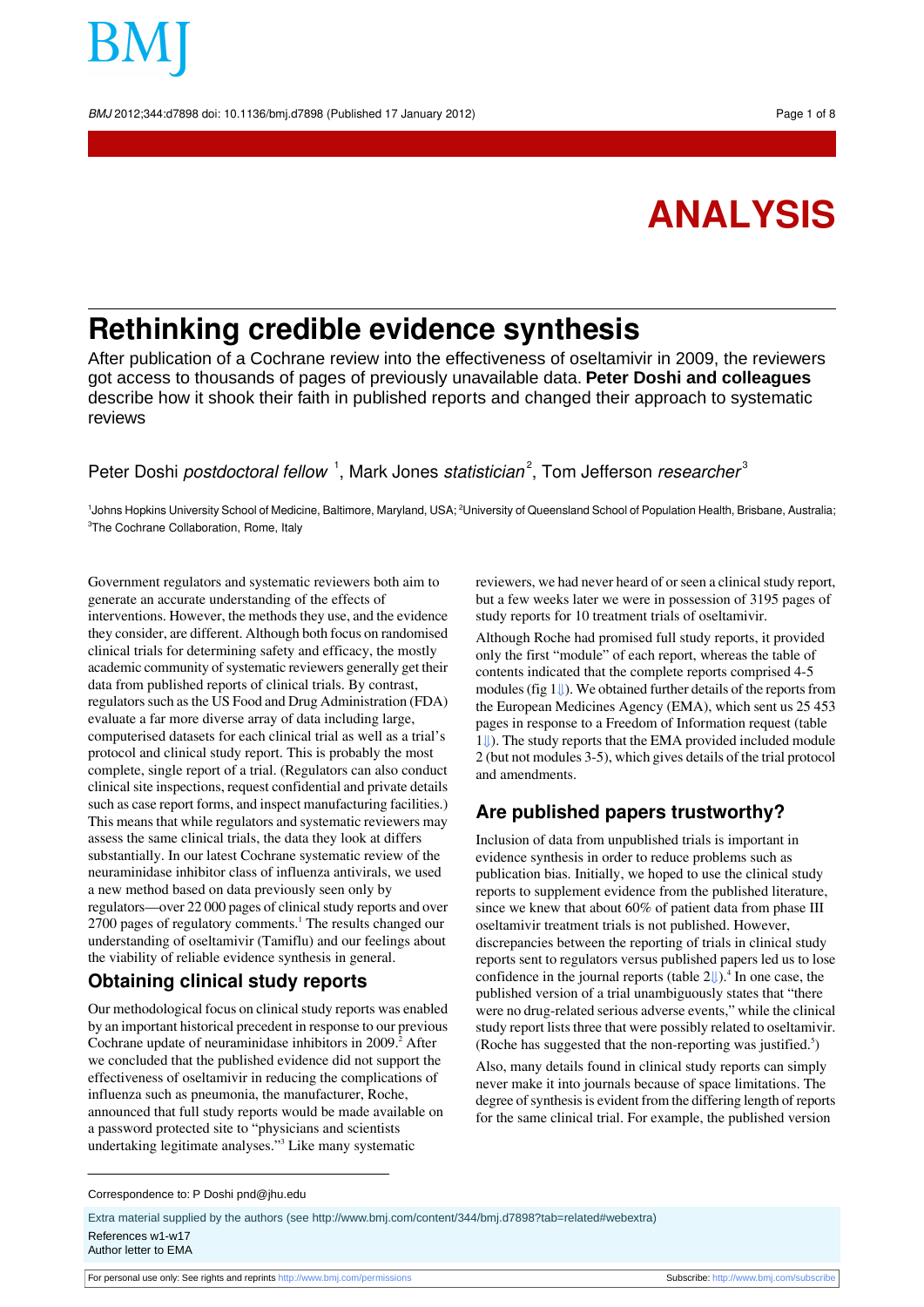of one cardiac safety trial of 400 patients is seven pages long<sup>6</sup> compared with 8545 pages for the full clinical study report.

We decided that to derive credible results, we needed more detail, not less. We therefore decided to review only those trials for which we could read the corresponding clinical study report.<sup>4</sup>

## **Clinical study reports: a new world of evidence**

Entering this new world of evidence reminded us of a somewhat obvious truth: a trial is not a glossy journal reprint. It is a real life experiment done by humans on humans, full of rough edges and unexpected events that with varying degrees of precision may get planned, executed, recorded, classified, transcribed, inputted into computers, summarised, and analysed. Reporting of the trial does not produce one document but myriad outputs, such as conference posters, abstracts, promotional materials, journal articles, and clinical study reports, and the outputs are designed for multiple audiences (clinicians, regulators, the public, etc) (fig 2[⇓\)](#page-6-1). Of central importance to evidence synthesis are the questions of what level of detail for trials is sufficient to draw robust conclusions about the effect of interventions and what resources are necessary to do so successfully. Gaining access to more than 22 000 pages of oseltamivir study reports and other regulatory documents allowed us a first attempt at answering these questions.

In reading the reports, we realised how careful—even forensic—our approach would have to be in order to evaluate trials accurately. The fragility of basic assumptions surprised us. We lost faith in the idea that the many trials reported as "placebo controlled" were in fact controlled by inert, visually indistinguishable placebos. Clinical study reports showed that in many trials, the placebo capsules contained two chemicals (dehydrocholic acid and dibasic calcium phosphate dihydrate) that the oseltamivir capsules did not (fig 3[⇓\)](#page-7-0). We could find no explanation for why these ingredients were only in the placebo, and Roche did not answer our request for more information on the placebo content.

Members of the review team also identified an imbalance in the numbers of patients in each treatment arm who were classified as infected with influenza. Although participants had been randomised in the expected proportions (usually 1:1), those receiving oseltamivir had a 21% reduced odds of showing a fourfold increase in influenza antibody titre, suggesting that oseltamivir may inhibit the body's ability to mount a normal immune response to influenza. This raises questions regarding oseltamivir's true mode of action and probably makes all analyses of the population thought to be infected with influenza (the primary efficacy analysis population) as invalid because the groups are no longer comparable. If confirmed, the product information sheet's statement that "treatment with Tamiflu did not impair normal humoral antibody response to infection"<sup>7</sup> is wrong, with possible implications for vaccine administration. Not only were these details not present in any published paper we could find, but neither were they mentioned in the over 2700 pages of FDA and EMA regulatory reviews and comments available to us.

## **Post-protocol hypotheses versus data mining**

Did the extra chemicals in the placebo capsules matter? Was the seeming effect of oseltamivir on antibody response real? These questions emerged from our findings during the review process, and to answer these questions would entail data analyses that we had not declared at the outset of our review.<sup>8</sup> This presented a conundrum. One of the methodological strengths of the Cochrane approach is the prospective registration of a review protocol: a peer reviewed statement of intention detailing exactly how reviewers plan to conduct their review. It helps to keep reviewers honest and accountable. But the reality is that the process of reading lengthy and complex clinical study reports led to questions that were unforeseeable beforehand. And the only way to answer them was to conduct analyses we did not declare in our original protocol.

Wary of potential similarity between such post-hoc analyses and simple data mining in a data rich clinical study report, we carefully defined our post-protocol hypotheses before their formal analysis and reported all agreed analyses regardless of outcome. Furthermore, we clearly defined them as "post-protocol hypotheses" and treated them as amendments to our protocol in the same way clinical trial protocols are changed with formal amendments.

Some people may still find fault with this method, but the need for an iterative methodology seems clear. We suspect that an optimal solution to this "catch 22" may take some time to establish as access to data increases amid worries of irresponsible data mining.

## **Human resources problem**

The EMA has announced that it will make clinical study reports publicly available after it has made a regulatory review decision "over the next few years."<sup>9 10</sup> This raises the possibility that systematic reviews like ours could soon become routine. But even if all clinical trial data of sufficient detail were available to reviewers, the problem remains of having the time and knowledge to review it. Systematic review methods are built on assumptions about the nature of data that are driven by what is available in journal publications; the universe of unpublished and regulatory data is by comparison uncharted since few investigators outside of regulatory agencies are even aware of their existence. Even fewer are aware of their form, and we are only beginning to develop robust review methods to assess these documents.

Also, because systematic review teams often have tight deadlines, short cuts may be tempting. Our new Cochrane review update of oseltamivir engaged the equivalent of two whole time researchers (a junior and a senior) for 14 months. Although this was partly because of our unfamiliarity with reading clinical study reports, the main reason was the sheer volume of reading involved. When trial data are already available in tabular form—for example, in a computerised database of individual patient data—it is easier to run calculations than it is to verify the soundness of the underlying data. Recently, two independent investigators published estimates of oseltamivir's effect on complications after obtaining "full accessto efficacy and safety data" from Roche.<sup>11</sup> (The study was requested by Roche after publication of our December 2009 systematic review.) But they apparently did so without obtaining a complete list of oseltamivir clinical trials or the trial protocols for the trials they did analyse, and they did not notice that complications like pneumonia lacked a standardised definition, making their calculations—apparently based on an analysis of electronic datasets<sup>12</sup>—questionable.<sup>13</sup>

## **Policy**

A difficult but equally important hurdle relates to the fundamental purpose of evidence synthesis: to inform clinical, policy, and consumer decision making. Routine, in-depth access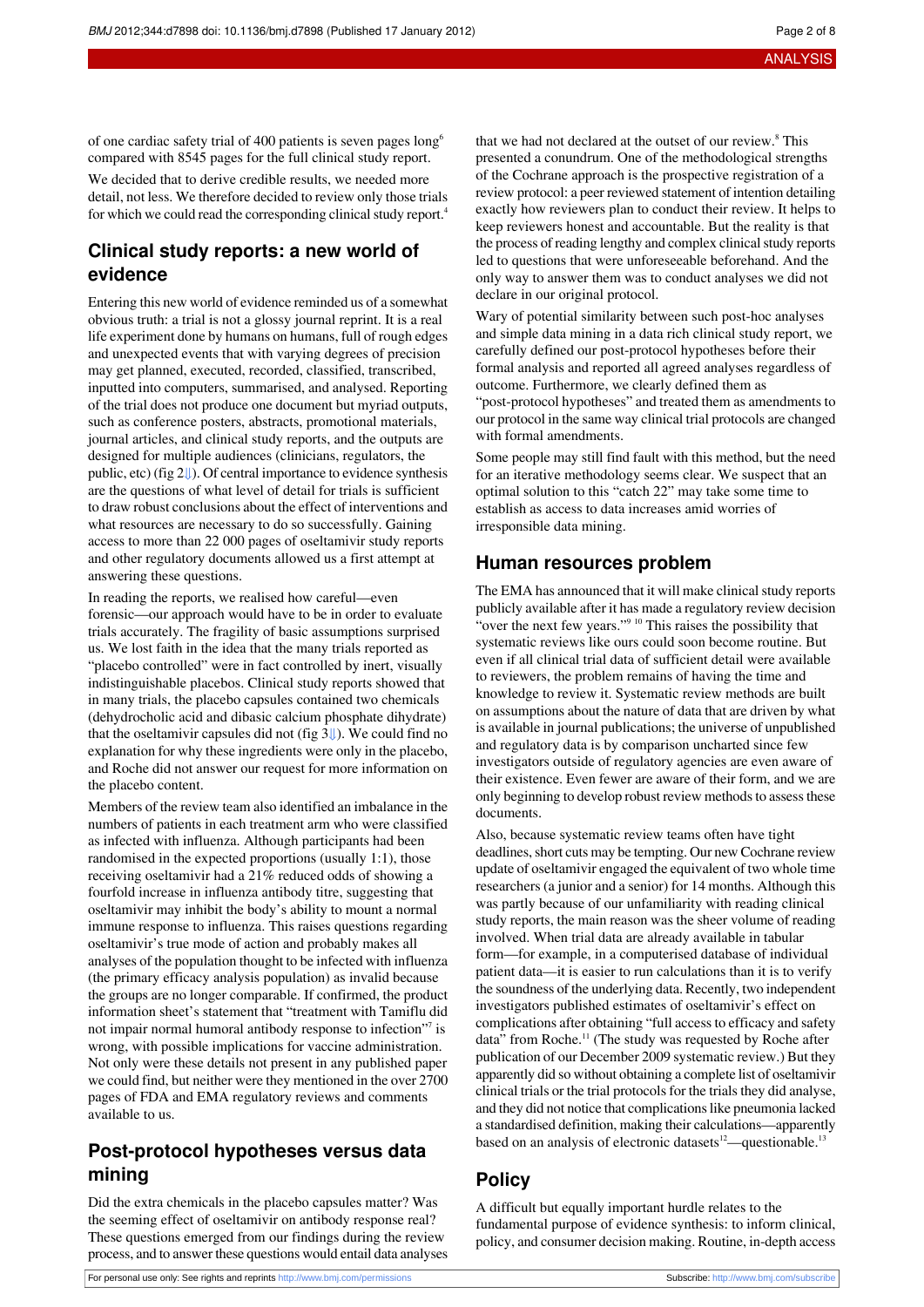to clinical study reports raises hopes that outside researchers will be able to make trustworthy, unbiased assessments of the effects of medical interventions. But of what benefit is such research if it does not inform policy and practice? In the oseltamivir case, the gap between evidence and policy seems especially large.

In both the United States and United Kingdom, official pandemic plans assumed oseltamivir could halve complications and hospital admissions.14-16 This claimed effect, however, was based on a Roche supported meta-analysis by Kaiser et al.<sup>17</sup> Although meta-analysis is generally thought to produce high quality evidence, eight of the 10 trials in the Kaiser analysis were unpublished.

In December 2009, we expressed serious doubts about the credibility of the evidence for oseltamivir because of the inaccessibility of these unpublished trials. Nevertheless, influential organisations such as the US Centers for Disease Control and Prevention (CDC) and European Centre for Disease Prevention and Control continued to cite the Kaiser et al meta-analysis.<sup>18</sup> <sup>19</sup> Neither agency seems to have done an independent analysis of all available evidence, even after Roche's public offer to provide full clinical study reports. Their stance is more worrying given that another US agency unambiguously holds the opposite opinion. The FDA, which has reviewed the oseltamivir trial programme in perhaps more detail than anyone outside of Roche, states that "Tamiflu has not been shown to prevent such complications [serious bacterial infections]."<sup>7</sup> The FDA even sent Roche a warning letter in 2000 instructing it to "immediately cease dissemination of promotional materials" containing "false or misleading" claims, including statements about a reduced risk of influenza complications.<sup>20</sup> The FDA has, however, not challenged the CDC's claims.

Although we are confident about the conclusions we have drawn from our review of thousands of pages of regulatory documents, many of our results are necessarily tentative. We cannot be certain whether the trial evidence supports the conclusion that oseltamivir reduces complications. Nor do we understand if and how oseltamivir changes immune response, and important questions about its mode of action remain. But we think a critical analysis of the full clinical study reports—comprising tens of thousands of pages we have not yet seen—may provide critical answers. The EMA has confirmed that it does not hold these additional study reports (email from Xavier Luria, 24 May 2011). However, we believe the FDA does hold these documents, and our pending Freedom of Information request of 21 January 2011 may finally provide them.

Open access to all relevant trial data is a necessity to make ethical decisions in healthcare. Defining the terms of "open access" and which data are "relevant" requires broad based discussion among all stakeholders. We think that full, unabridged, and properly anonymised clinical study reports would be a good start. But while we are debating these questions, signs abound that the data are slowly becoming more accessible—efforts to record the existence of all trials through central registries seem to be succeeding, $21$  and we are not the only independent investigators who have obtained detailed trial data.<sup>22 23 24</sup> With the possible rush in detail, we will need new methods of reliable evidence synthesis to identify and appraise the really important information from that which is merely there. To this end we will continue to develop our Cochrane review.

We thank our coauthors of the Cochrane review of neuraminidase inhibitors. We also thank Yuko Hara for helpful comments on the draft manuscript. PD is funded by an institutional training grant from the Agency for Healthcare Research and Quality #T32HS019488.

Contributors and sources: TJ has 18 years' experience as a Cochrane reviewer. MJ has 20 years' experience as a statistician and has been a Cochrane reviewer for the past 6 years. PD joined the Cochrane review team in 2009. The idea for this article arose during our efforts to review documents obtained from European, US, and Japanese regulators.

Competing interests: All authors have completed the ICJME unified declaration form at [www.icmje.org/coi\\_disclosure.pdf](http://www.icmje.org/coi_disclosure.pdf) (available on request from the corresponding author) and declare no support from any organisation for the submitted work. TJ was an ad hoc consultant for Hoffman-La Roche in 1998-99. He is occasionally interviewed by market research companies for anonymous interviews about phase 1 or 2 products unrelated to neuraminidase inhibitors.

Provenance and peer review: Not commissioned; externally peer reviewed.

- 1 Jefferson T, Jones MA, Doshi P, Del Mar CB, Heneghan CJ, Hama R, et al. Neuraminidase inhibitors for preventing and treating influenza in healthy adults and children. Cochrane Database Syst Rev 2012;1:CD008965.
- 2 Jefferson T, Jones M, Doshi P, Del Mar C. Neuraminidase inhibitors for preventing and treating influenza in healthy adults: systematic review and meta-analysis. BMJ 2009;339:b5106.
- 3 Smith J, on behalf of Roche. Point-by-point response from Roche to BMJ questions. BMJ 2009;339:b5374.
- 4 Jefferson T, Doshi P, Thompson M, Heneghan C. Ensuring safe and effective drugs: who can do what it takes? BMJ 2011;342:c7258.
- 5 Clarke T. Scientists raise new questions over Tamiflu. Channel 4 News 2010 Sep 27 [www.channel4.com/news/scientists-raise-new-questions-over-tamiflu](http://www.channel4.com/news/scientists-raise-new-questions-over-tamiflu).
- 6 Dutkowski R, Smith JR, Davies BE. Safety and pharmacokinetics of oseltamivir at standard and high dosages. Int J Antimicrob Agents 2010;35:461-7.
- 7 Hoffman-La Roche. Product label. Tamiflu (oseltamivir phosphate) capsules and for oral suspension. 2011 [www.accessdata.fda.gov/drugsatfda\\_docs/label/2011/021087s056\\_](http://www.accessdata.fda.gov/drugsatfda_docs/label/2011/021087s056_021246s039lbl.pdf) [021246s039lbl.pdf.](http://www.accessdata.fda.gov/drugsatfda_docs/label/2011/021087s056_021246s039lbl.pdf)
- 8 Jefferson T, Jones MA, Doshi P, Del Mar CB, Heneghan CJ, Hama R, et al. Neuraminidase inhibitors for preventing and treating influenza in healthy adults and children - a review of unpublished data. Cochrane Database Syst Rev . 2011;1:CD008965.
- 9 European Medicines Agency. Output of the European Medicines Agency policy on access to documents related to medicinal products for human and veterinary use. 2010. [www.](http://www.ema.europa.eu/docs/en_GB/document_library/Regulatory_and_procedural_guideline/2010/11/WC500099472.pdf) [ema.europa.eu/docs/en\\_GB/document\\_library/Regulatory\\_and\\_procedural\\_guideline/](http://www.ema.europa.eu/docs/en_GB/document_library/Regulatory_and_procedural_guideline/2010/11/WC500099472.pdf) [2010/11/WC500099472.pdf.](http://www.ema.europa.eu/docs/en_GB/document_library/Regulatory_and_procedural_guideline/2010/11/WC500099472.pdf)
- 10 Pott A. EMA's response to articles. BMJ 2011;342:d3838.
- Hernán MA, Lipsitch M. Oseltamivir and risk of lower respiratory tract complications in patients with flu symptoms: a meta-analysis of eleven randomized clinical trials. Clin Infect Dis 2011;53:277-9.
- 12 Smith JR, Reddy D, Lipsitch M, Hernán MA, Galanis C. Data analysis agreement between F Hoffman-La Roche and Harvard School of Public Health. 2010 [http://ccdd.hsph.harvard.](http://ccdd.hsph.harvard.edu/cms_content/images/upload/approvedcontract.pdf) [edu/cms\\_content/images/upload/approvedcontract.pdf](http://ccdd.hsph.harvard.edu/cms_content/images/upload/approvedcontract.pdf).
- 13 Cochrane Neuraminidase Inhibitors Review Team. Does oseltamivir really reduce complications of influenza? Clin Infect Dis 2011;53:1302-3.
- 14 US Department of Health and Human Services. HHS pandemic influenza plan. 2005. [www.hhs.gov/pandemicflu/plan/pdf/HHSPandemicInfluenzaPlan.pdf.](http://www.hhs.gov/pandemicflu/plan/pdf/HHSPandemicInfluenzaPlan.pdf)
- 15 US Department of Health and Human Services. Draft pandemic influenza preparedness and response plan. 2004 [http://web.archive.org/web/20041016003906/http://www.dhhs.](http://web.archive.org/web/20041016003906/http://www.dhhs.gov/nvpo/pandemicplan/finalpandemiccore.pdf) [gov/nvpo/pandemicplan/finalpandemiccore.pdf.](http://web.archive.org/web/20041016003906/http://www.dhhs.gov/nvpo/pandemicplan/finalpandemiccore.pdf)
- 16 UK Department of Health. Use of antiviral drugs in an influenza pandemic: scientific evidence base. 2007 [www.dh.gov.uk/prod\\_consum\\_dh/groups/dh\\_digitalassets/@dh/@](http://www.dh.gov.uk/prod_consum_dh/groups/dh_digitalassets/@dh/@en/documents/digitalasset/dh_077277.pdf) [en/documents/digitalasset/dh\\_077277.pdf.](http://www.dh.gov.uk/prod_consum_dh/groups/dh_digitalassets/@dh/@en/documents/digitalasset/dh_077277.pdf)
- 17 Kaiser L, Wat C, Mills T, Mahoney P, Ward P, Hayden F. Impact of oseltamivir treatment on influenza-related lower respiratory tract complications and hospitalizations. Arch Intern Med 2003;163:1667-72.
- 18 Fiore AE, Fry A, Shay DK, Gubareva L, Bresee JS, Uyeki TM. Antiviral agents for the treatment and chemoprophylaxis of influenza --- recommendations of the advisory committee on immunization practices (ACIP). MMWR Surveill Summ 2011;60:1-28.
- 19 ECDC. Oseltamivir effective in reducing risk of some complications of flu. 2011 [www.ecdc.](http://www.ecdc.europa.eu/en/activities/sciadvice/Lists/ECDC%20Reviews/ECDC_DispForm.aspx?List=512ff74f-77d4-4ad8-b6d6-bf0f23083f30&ID=1125&RootFolder=/en/activities/sciadvice/Lists/ECDC%20Reviews&MasterPage=1&PDF=true) [europa.eu/en/activities/sciadvice/Lists/ECDC%20Reviews/ECDC\\_DispForm.aspx?](http://www.ecdc.europa.eu/en/activities/sciadvice/Lists/ECDC%20Reviews/ECDC_DispForm.aspx?List=512ff74f-77d4-4ad8-b6d6-bf0f23083f30&ID=1125&RootFolder=/en/activities/sciadvice/Lists/ECDC%20Reviews&MasterPage=1&PDF=true) [List=512ff74f-77d4-4ad8-b6d6-bf0f23083f30&ID=1125&RootFolder=/en/activities/sciadvice/](http://www.ecdc.europa.eu/en/activities/sciadvice/Lists/ECDC%20Reviews/ECDC_DispForm.aspx?List=512ff74f-77d4-4ad8-b6d6-bf0f23083f30&ID=1125&RootFolder=/en/activities/sciadvice/Lists/ECDC%20Reviews&MasterPage=1&PDF=true) [Lists/ECDC%20Reviews&MasterPage=1&PDF=true.](http://www.ecdc.europa.eu/en/activities/sciadvice/Lists/ECDC%20Reviews/ECDC_DispForm.aspx?List=512ff74f-77d4-4ad8-b6d6-bf0f23083f30&ID=1125&RootFolder=/en/activities/sciadvice/Lists/ECDC%20Reviews&MasterPage=1&PDF=true)
- 20 US Food and Drug Administration. NDA 21-087 TAMIFLU (oseltamivir phosphate) MACMIS ID#8675. 2000 [www.fda.gov/downloads/Drugs/GuidanceComplianceRegulatoryInformation/](http://www.fda.gov/downloads/Drugs/GuidanceComplianceRegulatoryInformation/EnforcementActivitiesbyFDA/WarningLettersandNoticeofViolationLetterstoPharmaceuticalCompanies/UCM166329.pdf) [EnforcementActivitiesbyFDA/](http://www.fda.gov/downloads/Drugs/GuidanceComplianceRegulatoryInformation/EnforcementActivitiesbyFDA/WarningLettersandNoticeofViolationLetterstoPharmaceuticalCompanies/UCM166329.pdf) [WarningLettersandNoticeofViolationLetterstoPharmaceuticalCompanies/UCM166329.](http://www.fda.gov/downloads/Drugs/GuidanceComplianceRegulatoryInformation/EnforcementActivitiesbyFDA/WarningLettersandNoticeofViolationLetterstoPharmaceuticalCompanies/UCM166329.pdf)
- [pdf.](http://www.fda.gov/downloads/Drugs/GuidanceComplianceRegulatoryInformation/EnforcementActivitiesbyFDA/WarningLettersandNoticeofViolationLetterstoPharmaceuticalCompanies/UCM166329.pdf)<br>21 Marshall E. Unseen World of clinical trials emerges from US database. Science
- 2011;333:145.
- 22 Gøtzsche PC, Jørgensen AW. Opening up data at the European Medicines Agency. BMJ 2011;342:d2686.
- 23 Krumholz HM, Ross JS. A model for dissemination and independent analysis of industry data. JAMA 2011;306:1593-4.
- 24 Eyding D, Lelgemann M, Grouven U, Härter M, Kromp M, Kaiser T, et al. Reboxetine for acute treatment of major depression: systematic review and meta-analysis of published and unpublished placebo and selective serotonin reuptake inhibitor controlled trials. BMJ 2010;341:c4737.

#### **Accepted:** 1 December 2011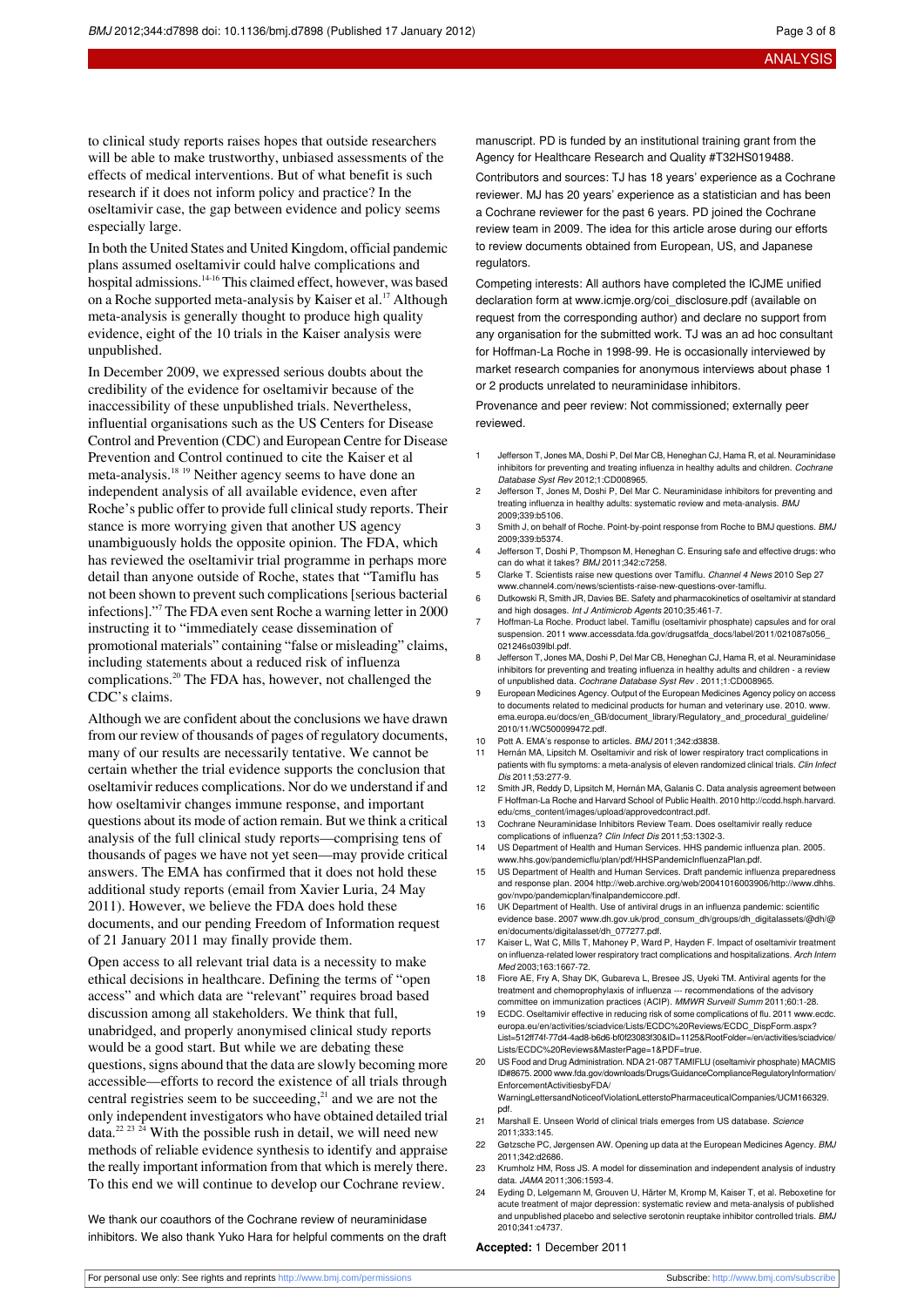#### **Timeline**

1997 First documented human cases of avian influenza H5N1 occur in Hong Kong<sup>w1</sup>

1999 WHO publishes its first pandemic influenza plan,<sup>w2</sup> written in collaboration with the European Scientific Working Group on Influenza (ESWI), a group "funded entirely by Roche and other influenza drug manufacturers

**1999-2000** Oseltamivir approved by FDA for treatment and pre-exposure prophylaxis of influenza

**2000** FDA sends Roche a warning letter about "misleading efficacy claims" in Roche promotion material, including claims about a reduction in complications.<sup>20</sup> Subsequent product labels state Tamiflu has not been shown to prevent serious bacterial infections.

2002 WHO calls for nations to stockpile influenza antivirals<sup>w5</sup>

**2002** EMA issues oseltamivir market authorisation throughout European Union

2003 Kaiser et al meta-analysis concludes that oseltamivir reduces complications<sup>17</sup>

2003 US adds oseltamivir to its strategic national stockpile<sup>15</sup>

**2003-04** Human cases of avian influenza H5N1 resurface in Asiaw6

2004 US releases first major draft pandemic plan, citing Kaiser paper in support of claim that oseltamivir reduces complications<sup>15</sup>

2004 WHO releases comprehensive guidelines on antivirals, citing Kaiser paper in support of claim that oseltamivir reduces lower respiratory tract complications<sup>w7</sup> **2005** UK announces it will stockpile 14 million doses of oseltamivir

**2005** Media pressure on governments to prepare for a likely avian influenza pandemic increases after the ESWI influenza conference in Malta in September

2005 US analysis finds evidence of personal stockpiling of oseltamivir consistent with spike in media references to avian influenza<sup>w8</sup>

2006 Cochrane systematic review claims oseltamivir reduces complications after including data from Kaiser et al meta-analysis<sup>wa</sup>

**2009** WHO declares new H1N1 influenza virus a "pandemic"w10

2009 Paediatrician Keiji Hayashi contacts Cochrane Collaboration, raising questions about Kaiser meta-analysis<sup>2</sup>

**2009** Roche makes offer of data on condition that we sign a legal agreement promising not only confidentiality of the data but of the agreement itself. (We decline)

**2009** Cochrane review update finds insufficient evidence to conclude that oseltamivir reduces complications, after being unable to obtain data to verify Kaiser et al meta-analysis

**2009** Roche says we were "wrong to exclude the data" that we could not obtain without signing a confidentiality agreement,<sup>w12</sup> and promises to release "full study reports"

**2009** Our team applies for and downloads 3195 pages of study reports, but each report's table of contents shows that all reports provided are incomplete

2010 Roche approaches Harvard School of Public Health professors Miguel Hernán and Marc Lipsitch to perform an independent analysis of the Kaiser et al<br>dataset. Results are presented in December 2010 and published in June

**2010** EMA changes its policy on access to documents <sup>9 10</sup>

**2011** We request oseltamivir and Relenza (zanamivir) clinical study reports from EMA (see bmj.com)

**2011** EMA sends the Cochrane group 25 453 pages of clinical study reports for 19 trials

2012 Publication of updated Cochrane review based on clinical study reports and other regulatory documents<sup>1</sup>

#### **Glossary: the scope of clinical trial data**

Raw data comprise any records created in preparing for and carrying out clinical trials-trial methods with protocol, investigator notes, individual patient data, ethics committee reports, clinical case notes, management committee's minutes, transcripts/videos of meetings, contracts, book keeping, etc

Clinical study reports are a distillation and summary of the raw data from a trial, but, importantly, are unabridged reports that can be thousands of pages in length. They should report a trial's background and rationale, methods, results, and discussion and also include important study documents such as the analysis plan, randomisation schedule, study protocol (with a list of deviations and amendment history), detailed case histories for patients who have adverse events, example case report forms, and list of ethics committees who approved the research. The International Conference on Harmonisation of Technical Requirements for Registration of Pharmaceuticals for Human Use has attempted to standardise the layout of clinical study reports

*Published trials* are those for which a primary publication appears in the scientific press, typically written in the structure of Introduction,<br>Methods, Results, and Discussion (IMRAD). Published trials usually fit on a the clinical study report

Unpublished trials are those trials for which no primary publication appears in the scientific press. Information may, however, appear as secondary publications in the so called grey literature, scientific congresses, conference posters, or other abstracted form

Abstracts are the most extreme, syntheses of a trial, usually not longer than 200 words, and are comparable in content and level of detail to conference posters

Individual patient data refer to datasets in which data are presented for each participant rather than in aggregate form. They are commonly stored in computerised database

Regulatory data contextualise other types of data about a trial. They include, for example, correspondence between a regulator and drug manufacturer. This and other regulatory data such as regulators' medical and statistical reviews can be essential to understanding individual trials within the context of a trial programme and can be explored through thematic analysis

Cite this as: BMJ 2012;344:d7898 © BMJ Publishing Group Ltd 2012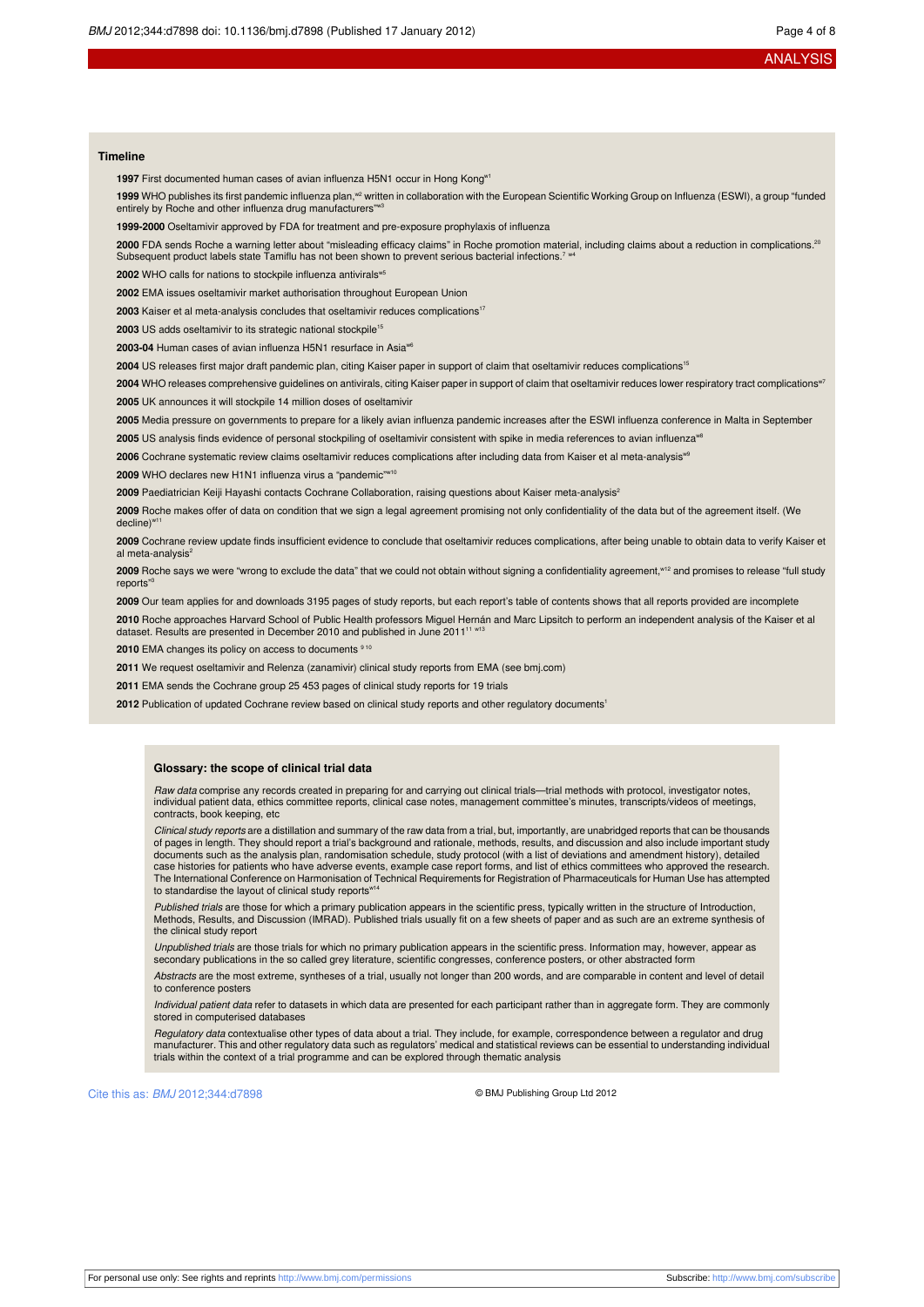## **Tables**

#### <span id="page-4-0"></span>**Table 1| Table 1 Data from clinical study reports on oseltamivir obtained from European Medicines Agency**

| <b>Trial</b>        | No of patients | Sections obtained (unobtained)* No of pages obtained |             |
|---------------------|----------------|------------------------------------------------------|-------------|
| JV15823             | 316            | Synopsis only                                        | 32          |
| JV15824             | 308            | Synopsis only                                        | 19          |
| M76001              | 1459           | $1,2$ $(3, 4, 5)$                                    | 1514        |
| ML16369             | 478            | No data                                              | 0           |
| ML20542             | 534            | No data                                              | $\mathbf 0$ |
| MV21879             | 862            | No data                                              | 0           |
| NP15757             | 59             | 1,2(3, 4, 5)                                         | 445         |
| NV16871             | 329            | Core report, study documentation+                    | 614         |
| NV25118             | 9              | No data                                              | 0           |
| WP16263             | 400            | 1, 2, 3, 4                                           | 8545        |
| WV15670             | 726            | 1,2(3, 4, 5)                                         | 1032        |
| WV15671             | 629            | 1,2(3, 4, 5)                                         | 1018        |
| WV15673/15697       | 1562           | 1,2(3, 4, 5)                                         | 804         |
| WV15707             | 27             | 1,2(3, 4)                                            | 458         |
| WV15708             | 385            | 1,2(3, 4)                                            | 661         |
| WV15730             | 60             | 1,2(3, 4)                                            | 525         |
| WV15758             | 698            | 1,2(3, 4, 5)                                         | 1126        |
| WV15759/15871       | 335            | 1,2(3, 4, 5)                                         | 1121        |
| WV15799             | 962            | 1,2(3, 4, 5)                                         | 900         |
| WV15812/15872       | 404            | 1,2(3, 4, 5)                                         | 683         |
| WV15825             | 572            | 1,2(3, 4, 5)                                         | 875         |
| WV15876/15819/15978 | 741            | 1,2(3, 4, 5)                                         | 973         |
| WV16193             | 808            | 1,2(3, 4)                                            | 894         |
| WV16277             | 451            | No data                                              | $\pmb{0}$   |
| Total               | 13 1 14        |                                                      | 22 239‡     |

\*Numbers refer to report modules.

†These are largely the same as module 1 and 2.

‡ Unique pages. We received duplicate pages for some studies, giving a total of 25 453.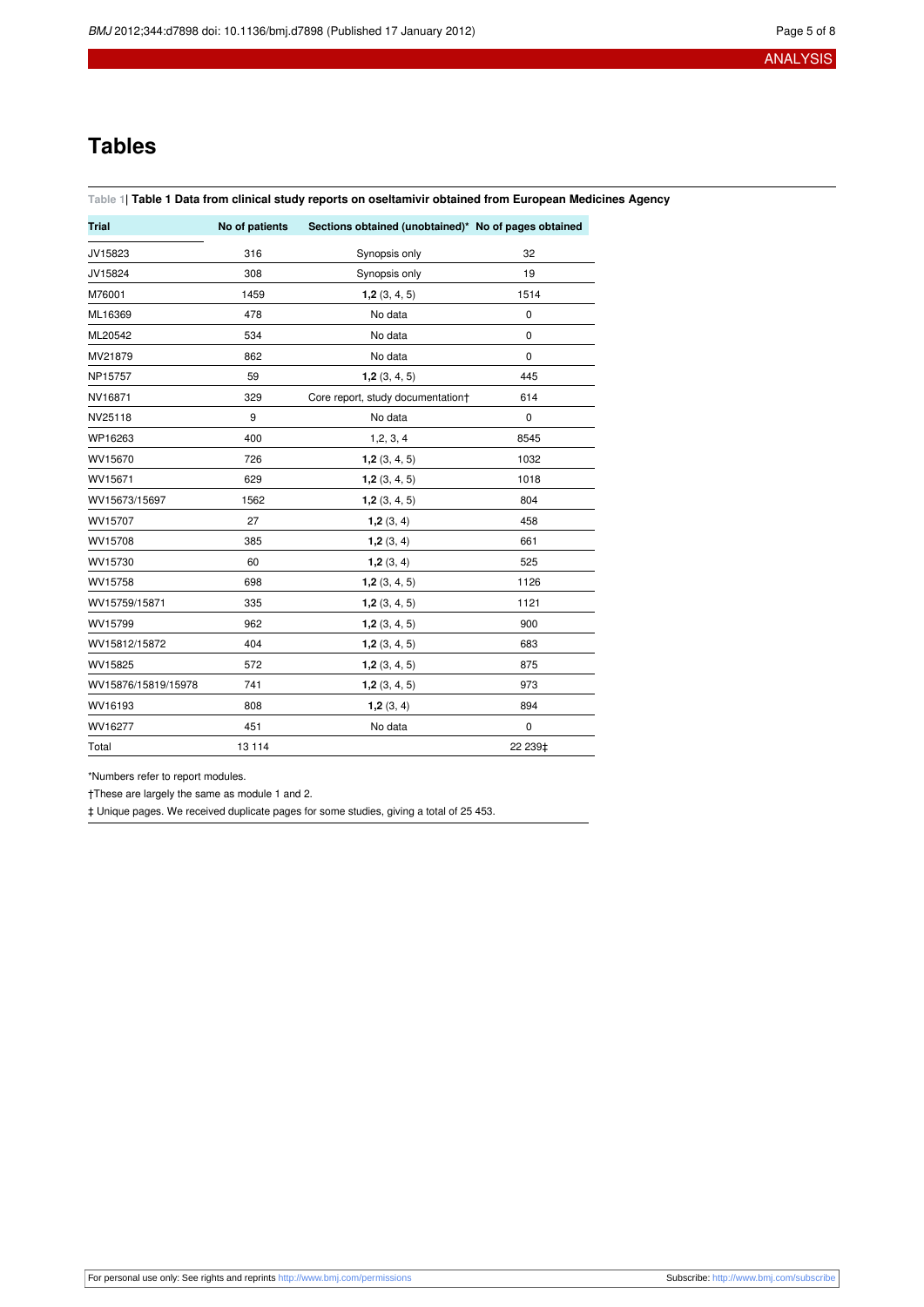### <span id="page-5-0"></span>**Table 2| Table 2 Discrepancies in abstracting trial knowledge**

| What "raw" data might contain                                                                                                                                                                                                 | Clinical study reports                                                                                                                                                                                                                                                                                                                                                                              | <b>Published paper</b>                                                                                                                                                    |
|-------------------------------------------------------------------------------------------------------------------------------------------------------------------------------------------------------------------------------|-----------------------------------------------------------------------------------------------------------------------------------------------------------------------------------------------------------------------------------------------------------------------------------------------------------------------------------------------------------------------------------------------------|---------------------------------------------------------------------------------------------------------------------------------------------------------------------------|
| Detailed narratives of events, including follow-up<br>(outcome) information and recordings of discussions by oseltamivir during the treatment period (WV15671)<br>a safety data monitoring committee                          | 3 serious adverse events were classified as possibly related to                                                                                                                                                                                                                                                                                                                                     | "There were no drug-related serious<br>adverse events" <sup>w15</sup>                                                                                                     |
| Reasons for adding dehydrocholic acid and dibasic<br>calcium phosphate dehydrate to the placebo capsule<br>(although not in the oseltamivir capsules), and why the dehydrate. (WV15799)<br>placebo was labelled as "matching" | Placebo capsules contained two ingredients not found in Tamiflu<br>capsules: dehydrocholic acid, dibasic calcium phosphate                                                                                                                                                                                                                                                                          | Study drug: "75 mg of oseltamivir<br>or matching placebo" w <sup>16</sup>                                                                                                 |
| Influenza antibody titres and culture test results for<br>individual patients including those not classified as<br>infected with influenza                                                                                    | Summary data on antibody titres for the subpopulation<br>considered influenza infected as well as the following<br>comparison: "The numbers of subjects with influenza infection<br>was found not to be significantly different between the three<br>groups with proportions of 69%, 66% and 64% incidence for the<br>placebo, 75mg bid, and 150mg bid treatment groups,<br>respectively" (WV15670) | No of patients in the ITT population and<br>influenza infected subpopulation by<br>treatment group as well as numbers<br>identified by serology or culture <sup>w17</sup> |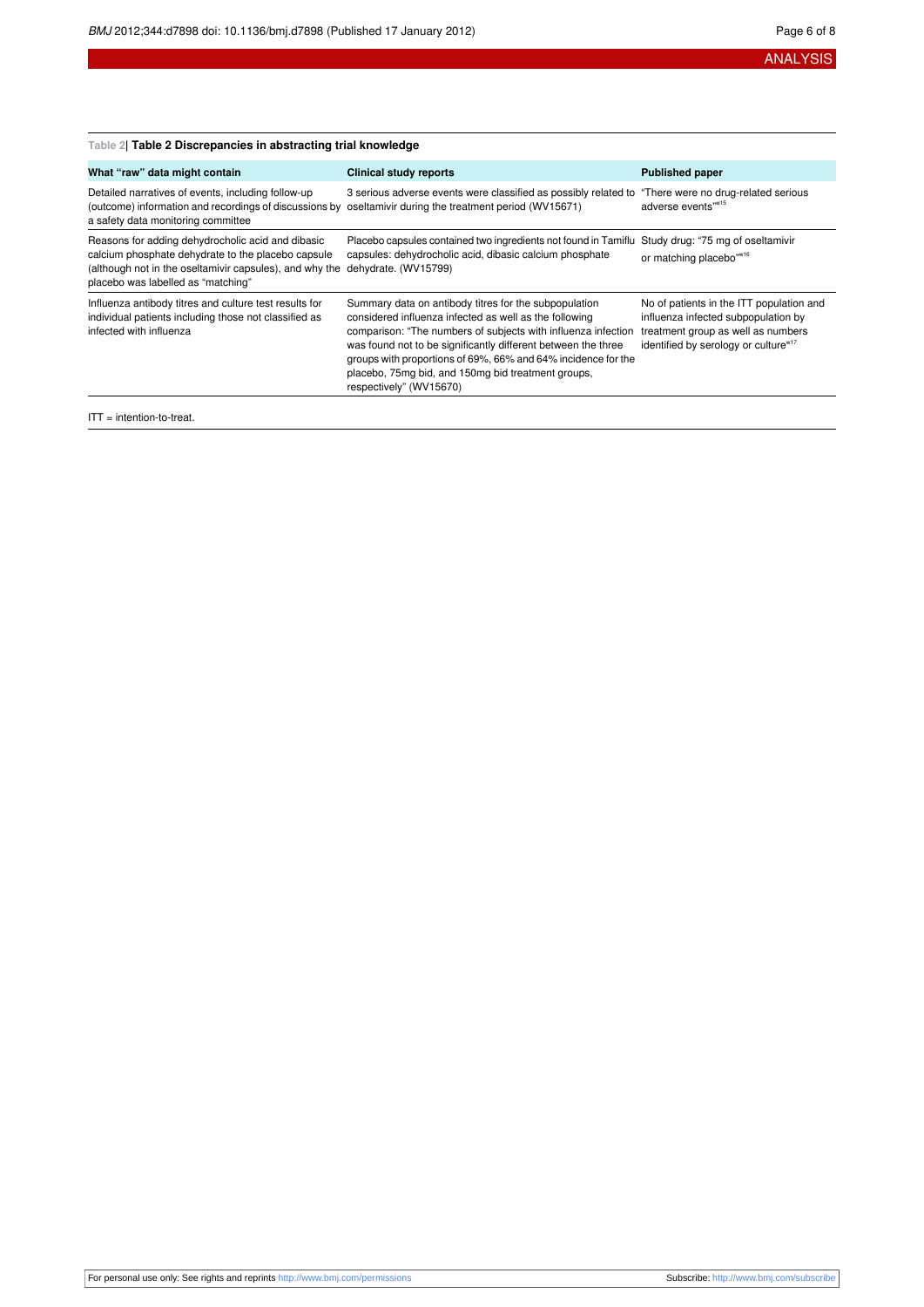## <span id="page-6-0"></span>**Figures**

Tamiflu® (oseltamivir phosphate) 75mg Capsules, Hard<br>12 mg/mL Oral Suspension

5.3.5.4.6 CSR WV15799 (W-144170)

16

#### **CLINICAL STUDY REPORT MODULES**

 $\langle$ Roche

#### This report consists of 5 modules.

Those not supplied in this submission are obtainable from the sponsor on request.

| <b>MODULE I:</b>   | <b>CORE REPORT</b>                                                                                                                                                                                                                                                                                               |  |  |
|--------------------|------------------------------------------------------------------------------------------------------------------------------------------------------------------------------------------------------------------------------------------------------------------------------------------------------------------|--|--|
|                    | <b>Background and Rationale</b><br>Objectives<br>Materials and Methods<br><b>Efficacy Results</b><br><b>Safety Results</b><br><b>Discussion</b><br>Conclusion<br>Appendices                                                                                                                                      |  |  |
| <b>MODULE II:</b>  | <b>STUDY DOCUMENTS</b>                                                                                                                                                                                                                                                                                           |  |  |
|                    | Protocol and Amendment History<br><b>Blank Case Report Form (CRF)</b><br>Subject Information Sheet and Consent Form<br>Glossaries of Original and Preferred Terms<br>Randomization List<br>Reporting Analysis Plan (RAP)<br>Certificates of Analysis<br>List of Investigators<br><b>List of Ethics Committee</b> |  |  |
| <b>MODULE III:</b> | LISTINGS OF DEMOGRAPHIC AND EFFICACY DATA                                                                                                                                                                                                                                                                        |  |  |
| <b>MODULE IV:</b>  | <b>LISTINGS OF SAFETY DATA</b>                                                                                                                                                                                                                                                                                   |  |  |
| <b>MODULE V:</b>   | STATISTICAL REPORT AND APPENDICES                                                                                                                                                                                                                                                                                |  |  |
|                    | <b>Statistical Analysis</b><br><b>Efficacy Results</b>                                                                                                                                                                                                                                                           |  |  |

<span id="page-6-1"></span>**Fig 1** Table of contents for clinical study report (trial ID: WV15799)



**Fig 2** Raw data are transformed through relatively opaque processes of filtering, distillation, and synthesis into multiple reports of vastly different length and level of detail